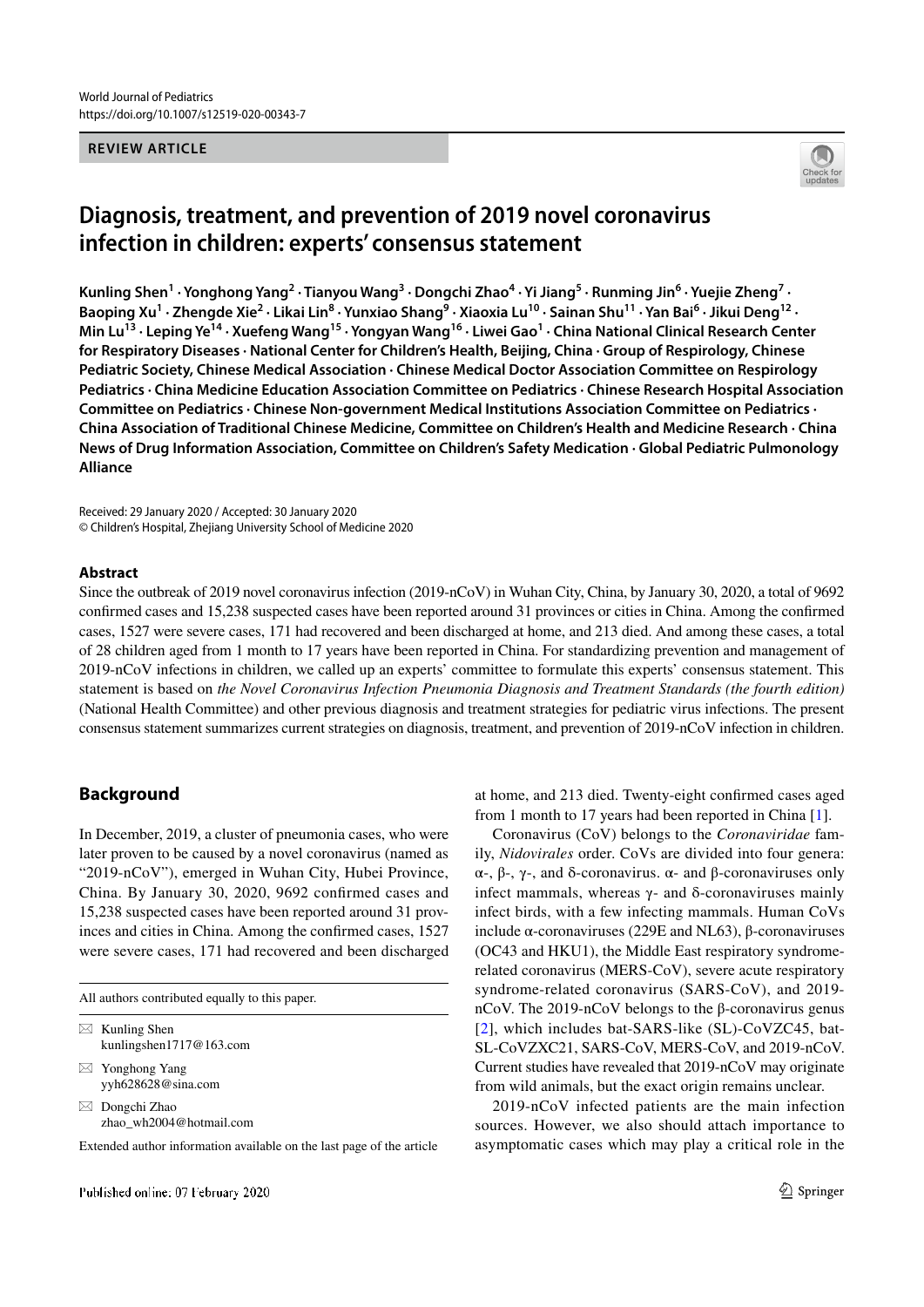transmission process. Respiratory droplets and contact are the main transmission routes [3]. Close contact with symptomatic cases and asymptomatic cases with silent infection are the main transmission routes of 2019-nCoV infection in children.

People of all ages are susceptible to 2019-nCoV. The elderly and those with underlying chronic diseases are more likely to become severe cases. Thus far, all pediatric cases with laboratory-confirmed 2019-nCoV infection were mild cases, and no deaths had been reported.

For standardizing the prevention and treament of 2019 nCoV infections in children, we called up an experts' committee to formulate this consensus statement. This statement is based on *the Novel Coronavirus Infection Pneumonia Diagnosis and Treatment Standards (the fourth edition)* (National Health Committee) and other previous diagnosis and treatment strategies for pediatric virus infections.

## **Clinical manifestations**

Based on the current epidemiological data, the incubation period of 2019-nCoV infections ranges from 1 to 14 days, mostly ranging from 3 to 7 days. Current reported data of pediatric cases revealed that the age of disease onset ranged from 1.5 months to 17 years, most of whom had a close contact with infected cases or were family cluster cases [4]. Infected children might appear asymptomatic [5] or present with fever, dry cough, and fatigue, and few have upper respiratory symptoms including nasal congestion and running nose; some patients presented with gastrointestinal symptoms including abdominal discomfort, nausea, vomiting, abdominal pain, and diarrhea.

Most infected children have mild clinical manifestations. They have no fever or symptoms of pneumonia with a good prognosis. Most of them recover within 1–2 weeks after disease onset. Few may progress to lower respiratory infections. No newborns delivered by 2019-nCoV infected mothers have been detected positive; and no newborn cases have been reported yet. It should be noted that clinical manifestations in pediatric patients should be further defined after collecting more pediatric case data. Furthermore, the number of confirmed infected cases will increase after a wide use of pathogen analysis.

Data from adults reveal that severe cases often develop dyspnea one week after disease onset. Severe cases may rapidly progress to acute respiratory distress syndrome (ARDS), septic shock, refractory metabolic acidosis, and coagulation dysfunction [6, 7]. Although no deaths in children have been reported up to now, the potential risk of death should be highlighted. Though clinical symptoms in pediatric patients are relatively milder compared with those in adult patients, ARDS and death cases also occurred in infected children during the SARS and MERS epidemics [8–11].

#### **Laboratory examination [3]**

- 1. In the early phase of the disease, white blood cell count is normal or decreased, with decreased lymphocyte count; liver enzymes, muscle enzymes, and myohemoglobin levels are increased in some patients.
- 2. Most patients display elevated C-reactive protein level and erythrocyte sedimentation rates, and normal procalcitonin levels.
- 3. Severe cases show high D-dimer levels and progressively decreased blood lymphocytes counts.
- 4. Samples from throat swabs (better using nasopharyngeal swab in children), sputum, lower respiratory tract secretions, stool and blood, etc. are tested positive for 2019-nCoV nucleic acids.

#### **Chest imaging examination [3]**

Suspected cases or confirmed cases should undertake chest X-ray examination as soon as possible. Chest CT scan is required when necessary. In the early stage of disease, chest images show multiple small plaques and interstitial changes, which are obvious in the lung periphery, further deteriorate to bilateral multiple ground-glass opacity and/or infiltrating shadows. Lung consolidation may occur in severe cases. Pleural effusion is rarely seen.

## **Diagnosis**

#### **Suspected cases**

2019-nCoV should be suspected in patients who meet any one of the criteria in the epidemiological history and any two of the criteria in clinical manifestations.

#### **Epidemiological history**

- 1. Children with a travel or residence history in Wuhan city and neighboring areas, or other areas with persistent local transmission within 14 days prior to disease onset;
- 2. Children with a history of contacting patients with fever or respiratory symptoms who have a history of contact with patients from Wuhan city and neighboring areas, or other areas with persistent local transmission within 14 days prior to disease onset;
- 3. Children who are related with a cluster outbreak or close contact with 2019-nCoV infected cases;
- 4. Newborns delivered by confirmed 2019-nCoV-infected mothers.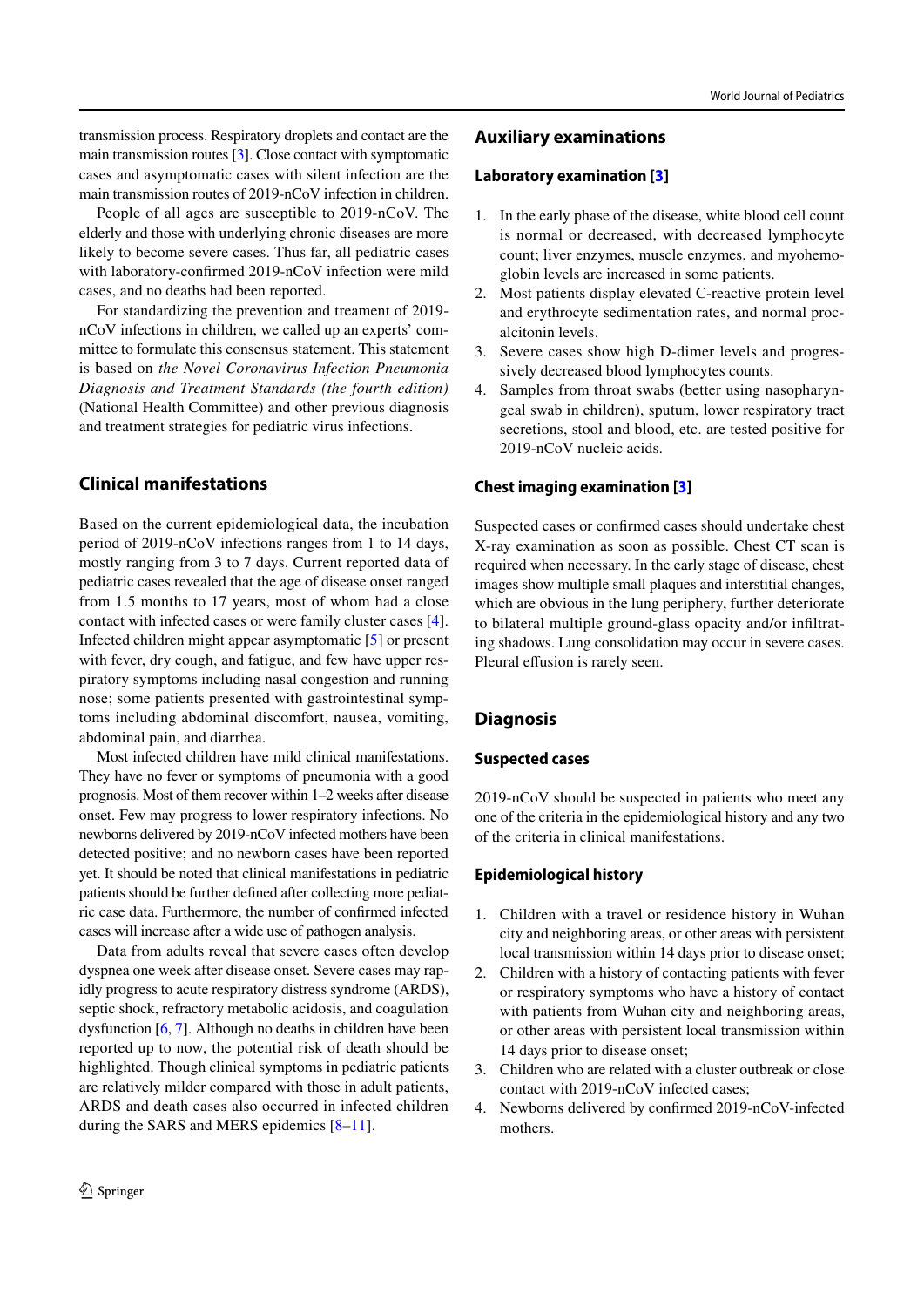### **Clinical manifestations**

- 1. Fever, fatigue, dry cough; some pediatric patients may have low-grade fever or no fever;
- 2. With above-mentioned chest imaging findings (refer to the section of *Chest imaging examination*)*;*
- 3. In the early phase of the disease, white blood cell count is normal or decreased, or with decreased lymphocyte count;
- 4. No other pathogens are detected which can fully explain the clinical manifestations.

# **Confrmed cases**

Suspected cases who meet any one of the following criteria [3]:

- 1. Respiratory tract or blood samples tested positive for 2019-nCoV nucleic acid using RT-PCR;
- 2. Genetic sequencing of respiratory tract or blood samples is highly homologous with the known 2019-nCoV.

## **Clinical classifcations**

- 1. Asymptomatic infection (silent infection) Children tested positive for 2019-nCoV, but without manifestations of clinical symptoms or abnormal chest imaging findings.
- 2. Acute upper respiratory tract infection Children with only fever, cough, pharyngeal pain, nasal congestion, fatigue, headache, myalgia or discomfort, etc., and without signs of pneumonia by chest imaging or sepsis.
- 3. Mild pneumonia

 Children with or without fever, respiratory symptoms such as cough; and chest imaging indicating pneumonia, but not reaching the criteria of severe pneumonia.

4. Severe pneumonia

Meeting any of the following criteria  $[3, 12-15]$ :

- (1) Increased respiratory rate:  $> 70$  times/min  $(< 1$  year),  $\geq 50$  times/min ( $\geq 1$  year) (after ruling out the effects of fever and crying);
- (2) Oxygen saturation  $<92\%$ ;
- (3) Hypoxia: assisted breathing (moans, nasal flaring, and three concave sign), cyanosis, intermittent apnea;
- (4) Disturbance of consciousness: somnolence, coma, or convulsion;
- (5) Food refusal or feeding difficulty, with signs of dehydration.

5. Critical cases

 Those who meet any of the following criteria and require ICU care:

- (1) Respiratory failure requiring mechanical ventilation;
- (2) Shock;
- (3) Combined with other organs failure.

# **Early identifcation of critical cases**

According to the experiences in diagnosis and treatment of community-acquired pneumonia in children, children with a history of contact with severe 2019-nCoV infected cases, or with underlying conditions (such as congenital heart disease, bronchial pulmonary hypoplasia, respiratory tract anomaly, with abnormal hemoglobin level, severe malnutrition), or with immune deficiency or immunocompromised status (under long-term use of immunosuppressants) who meet any one of the following criteria may become severe cases:

- 1. Dyspnea: respiratory rate  $> 50$  times/min for  $2-12$  months old;  $>40$  times/min for  $1-5$  years old;  $>30$ times/min in patients over 5 years old (after ruling out the effects of fever and crying);
- 2. Persistent high fever for 3–5 days;
- 3. Poor mental response, lethargy, disturbance of consciousness, and other changes of consciousness;
- 4. Abnormally increased enzymatic indexes, such as myocardial enzymes, liver enzymes, lactate dehydrogenase;
- 5. Unexplainable metabolic acidosis;
- 6. Chest imaging findings indicating bilateral or multi-lobe infiltration, pleural effusion, or rapid progression of conditions during a very short period;
- 7. Infants younger than 3 months;
- 8. Extrapulmonary complications;
- 9. Coinfection with other viruses and/or bacteria.

## **Diferential diagnosis [3]**

Differential diagnosis should be made to distinguish from influenza virus, parainfluenza virus, adenovirus, respiratory syncytial virus, rhinovirus, human metapneumovirus, SARS coronavirus, and other known viral infections, as well as *mycoplasma pneumoniae* and chlamydia pneumonia and bacterial pneumonia. The coinfection of 2019-nCoV with other viruses and/or bacteria should be considered in diagnosis.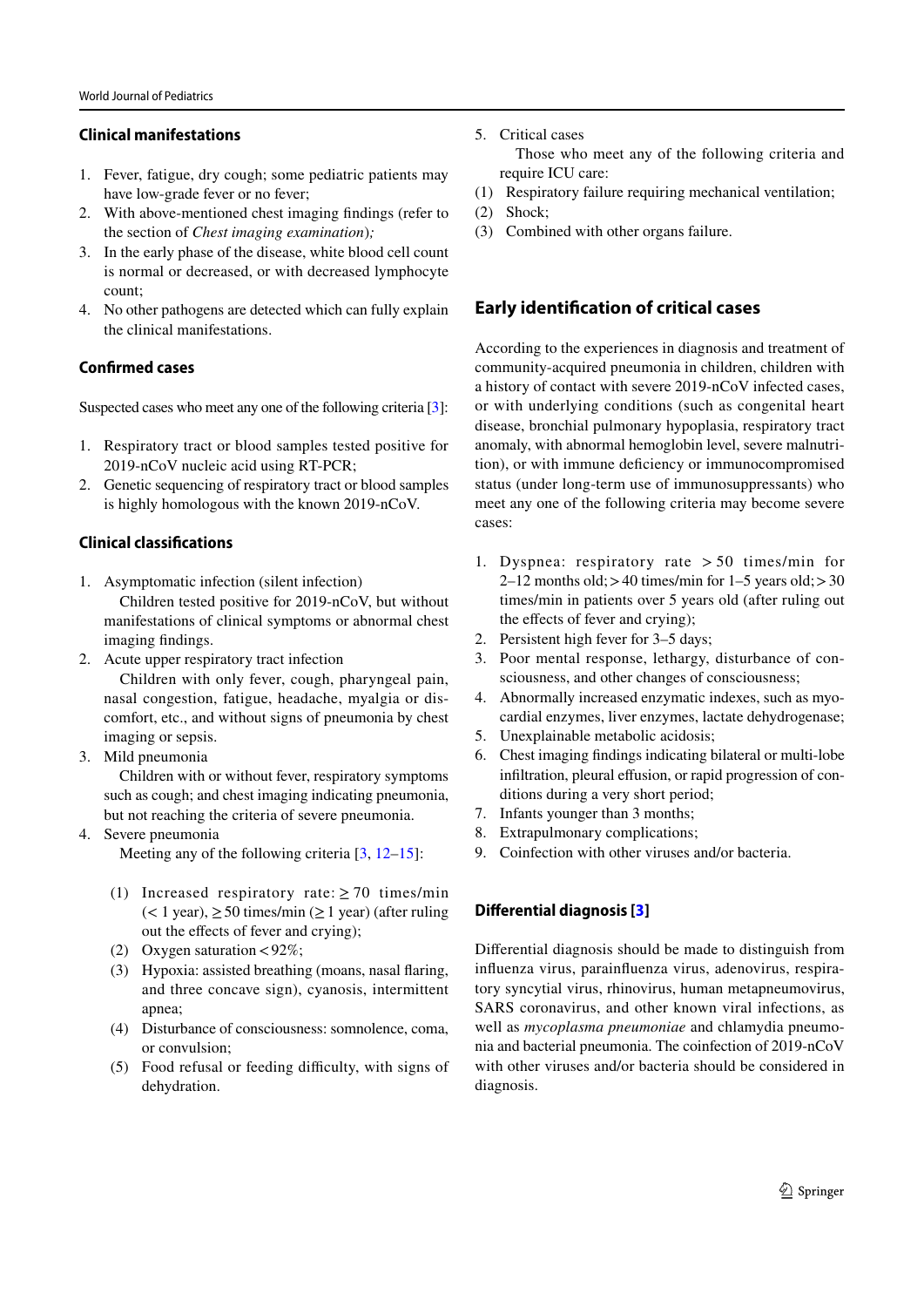# **Treatment**

#### **Treatment locations**

- 1. Based on their medical conditions, suspected patients should be isolated in a single room or self-isolated at home following the doctors' advice.
- 2. Confirmed cases can be admitted in the same ward.
- 3. Critically cases should be admitted to ICU as soon as possible.

### **General treatment**

The general treatment strategies include bed rest and supportive treatment; ensuring sufficient calory and water intake; maintaining water electrolyte balance and homeostasis; monitoring vital signs and oxygen saturation; keeping respiratory tract unobstructed and inhaling oxygen when necessary; measuring blood routine, urine routine, C-reactive protein, and other blood biochemical indexes including liver and kidney function, myocardial enzyme spectrum, and coagulation function according to patients' conditions. Blood gas analysis and timely re-examination of chest imaging should be performed when necessary.

### **Symptomatic treatment**

The patients with high fever should be actively controlled. If patients' body temperature exceeds 38.5 °C with obvious discomfort, physical cooling (warm water bath, use of antipyretic patch, etc.) or antipyretic drug treatment should be performed. Common drugs include: ibuprofen orally, 5–10 mg/kg every time; acetaminophen orally, 10–15 mg/kg every time. Keep children quiet and administrate sedatives immediately when convulsions or seizure occur.

## **Oxygen therapy**

When hypoxia appears, effective oxygen therapy should be given immediately including nasal catheter, mask oxygen. Nasal high-flow oxygen therapy, and non-invasive or invasive mechanical ventilation should be undertaken when necessary.

## **Antiviral therapy**

#### **Interferon***-***α [3, 16–28]**

Interferon- $\alpha$  can reduce viral load in the early stage of infection which can help to alleviate symptoms and shorten the course of disease. Based on our clinical research and experiences of using interferon- $\alpha$  in treating bronchiolitis, viral pneumonia, acute upper respiratory tract infection, hand foot mouth disease, SARS, and other viral infections in children, the recommended usage is as follows:

- 1. Interferon-α nebulization: interferon-α 200,000– 400,000 IU/kg or 2–4 μg/kg in 2 mL sterile water, nebulization two times per day for 5–7 days;
- 2. Interferon- $\alpha$ 2b spray: applied for high-risk populations with a close contact with suspected 2019-nCoV infected patients or those in the early phase with only upper respiratory tract symptoms. Patients should use 1–2 sprays on each side of the nasal cavity, 8–10 sprays on the oropharynx, the dose of interferon- $\alpha$ 2b per injection is 8000 IU, once every 1–2 hours, 8–10 sprays/day for a course of 5–7 days.

#### **Lopinavir/litonavir [3, 29, 30]**

Lopinavir/litonavir has been tried to apply to the treatment of adult patients with 2019-nCoV pneumonia, but its efficacy and safety remain to be determined.

### **Usage of other agents**

#### **Antibiotics [3, 12]**

Avoiding irrational use of antibiotics, especially in combination with broad-spectrum antibiotics. Paying close attention to the changes of conditions in children with coinfection of bacterial or fungal infection; actively collecting samples for pathogen analysis and timely or rational use of antibiotics or anti-fungal drugs.

#### **Arbidol [31], oseltamivir [32] and other anti-infuenza drugs**

Arbidol is administrated for adults infected with 2019-nCoV; however, its efficacy and safety remain unclear. Oseltamivir and other anti-influenza agents can be applied for patients coinfected with other influenza virus.

#### **Other drugs [3, 12]**

#### **Glucocorticoids**

The use of glucocorticoids should be based on the severity of systemic inflammatory response, degree of dyspnea, with or without ARDS, and the progress status of chest imaging results. Glucocorticoids can be used in a short period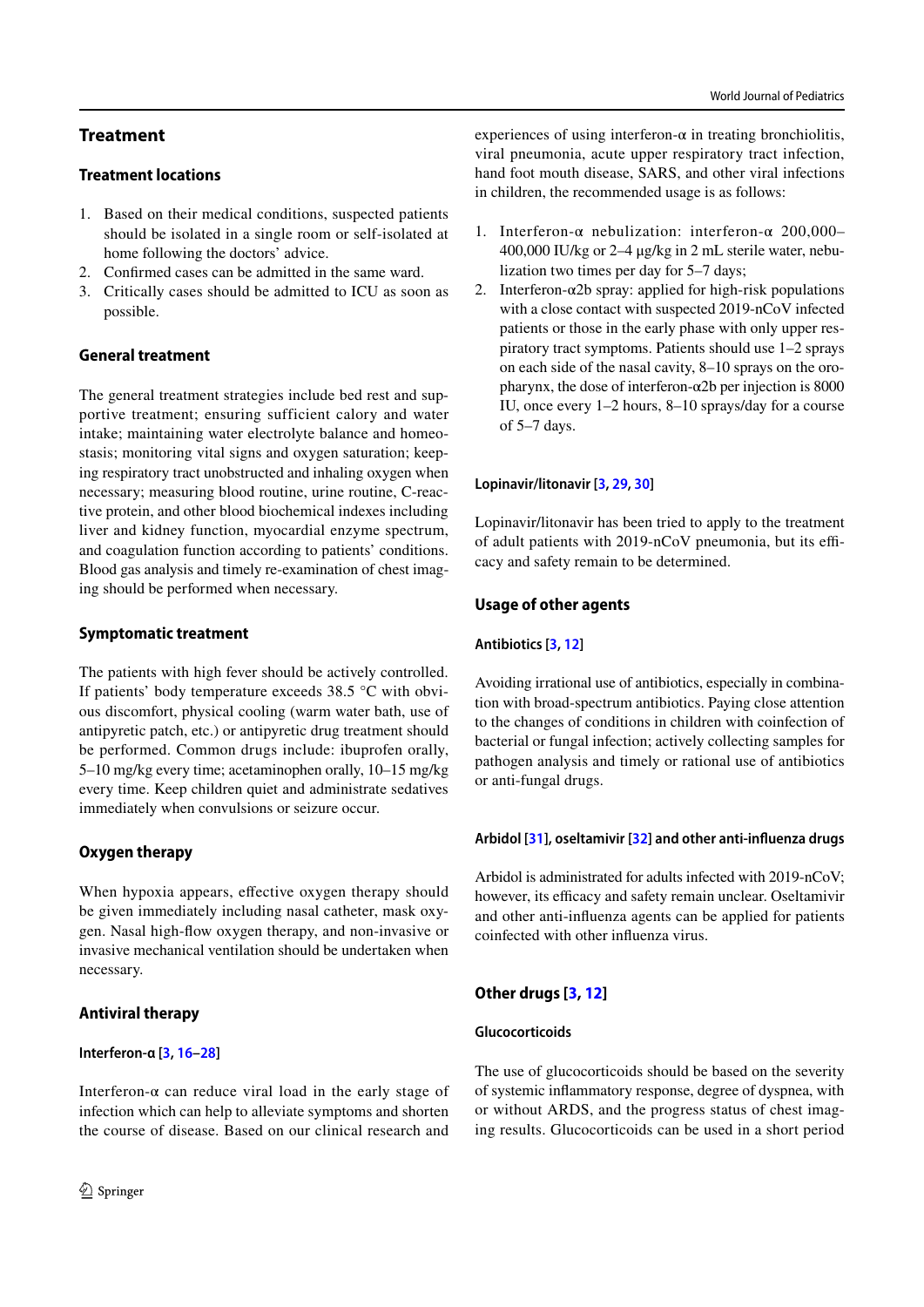(3–5 days). The recommended dose of methylprednisolone should not exceed 1–2 mg/kg/day.

#### **Immunoglobulin**

Immunoglobulin can be used in severe cases when indicated, but its efficacy needs further evaluation.

#### **Treatment of severe and critically ill cases [3, 12]**

On the basis of symptomatic treatment, we should actively prevent and treat complications, underlying diseases, secondary infection, and provide organ function support as indicated.

#### **Respiratory support**

Children who undergo non-invasive mechanical ventilation for 2 hours without improvements in conditions, or cannot tolerate non-invasive ventilation, with increased airway secretions, severe cough, or hemodynamic instability, should be subjected to invasive mechanical ventilation promptly. The invasive mechanical ventilation should adopt low tidal volume "lung protective ventilation strategy" to reduce ventilator related lung injury. If necessary, prone position ventilation, lung recruitment, or extracorporeal membrane oxygenation (ECMO) can be applied.

#### **Circulation support**

On the basis of full fluid resuscitation, improve microcirculation, use vasoactive drugs, and monitor hemodynamics if necessary.

#### **Traditional Chinese medicine**

This disease belongs to the epidemic disease category of Traditional Chinese Medicine and results from contracting epidemic pathogens. Different regions can refer to the following plans for dialectical treatment according to the patient's conditions, local climate features, and physical characteristics of children.

#### **Clinical treatment period**

- 1. Asymptomatic infection:
	- (1) Therapeutic methods: strengthening the healthy and dispelling pathogenic factors;
	- (2) Recommended prescription and drugs: modified Yupingfeng powder in combination with Buhuanjin Zhengqi powder composed of 9–12 g

of *Zhihuangqi* (Prepared Astragalus), 6–9 g of *Chaobaizhu* (Roasted Rhizoma Atractylodis Macrocephalae), 3–9 g of *Houpo* (Officinal Magnolia Bark), 6–9 g of *Cangzhu* (Atractylodes lancea), 6–9 g of *Chenpi* (Pericarpium citri reticulatae), 3–6 g of *Jiangbanxia* (Ginger processed pinellia), 6–9 g of *Huoxiang* (Agastache rugosus), 6 to 9 g of *Fuling* (Poria cocos), and 3–6 g of *Zhigancao* (Prepared Liquorice Root).

- 2. Old and damp tightening the lung:
	- (1) Clinical manifestations: aversion to cold, fever or no fever, dry cough, sore throat, nasal congestion, tiredness and fatigue, nausea and retching, loose stool, pale tongue or reddish tongue with whitishgreasy fur, floating, and soft pulse;
	- (2) Therapeutic methods: dispersing lung to promote pathogenic factors, detoxify, and dispel dampness;
	- (3) Prescription and drugs: modified Qingqi decoction composed of 6–9 g of *Cangzhu*, 3–9 g of *Houpo*, 6–9 g of *Chenpi*, 6–12 g of *Huoxiang*, 3–9 g of *Banxia*, 3–9 g of *Xingren*, 9–15 g of *Suye*, 6–9 g of *Jiegeng*, 6–9 g of *Guanzhong*, 6–9 g of *Fuling*, 3–6 g of *Shengjiang*, and 3–6 g of *Gancao*.
- 3. Plague poison obstructing lungs:
	- (1) Clinical manifestation: fever persists or chill and fever alternate; cough with little or yellow phlegm; shortness of breath holds back; abdominal distension constipation. The tongue is red, while the moss is yellow and greasy or yellow and dry. Slide number of arteries and veins;
	- (2) Therapeutic methods: detoxification, opening and closing, clearing the lungs, and dampness;
	- (3) Prescription and drugs: modified Xuanbai Chengqi decoction composed of 6–9 g of *Huoxiang*, 10 g of *Cangzhu*, 3–6 g of *Zhimahuang*, 3 -9 g of *Chaoxingren*, 15–30 g of *Shengshigao*, 10 g of *Gualou*, 3–6 g of *Jiujun* (to be added later in preparation), 6–9 g of *Huangqin*, 6–9 g of *Fuling*, 6–9 g of *Danpi*, 6–9 g of *Shichangpu*, and 3–6 g of *Chuanbei.*
- 4. Inner blocking causing unconsciousness and collapse:
	- (1) Clinical manifestation: dyspnea, lethargy, restlessness, cold and sweat in limb, dark purplish tongue, thick and slimy fur or dry fur, big floating and unstable pulse, cyanosis in fingerprints, and reaching for the Mingguan point (distal phalanx);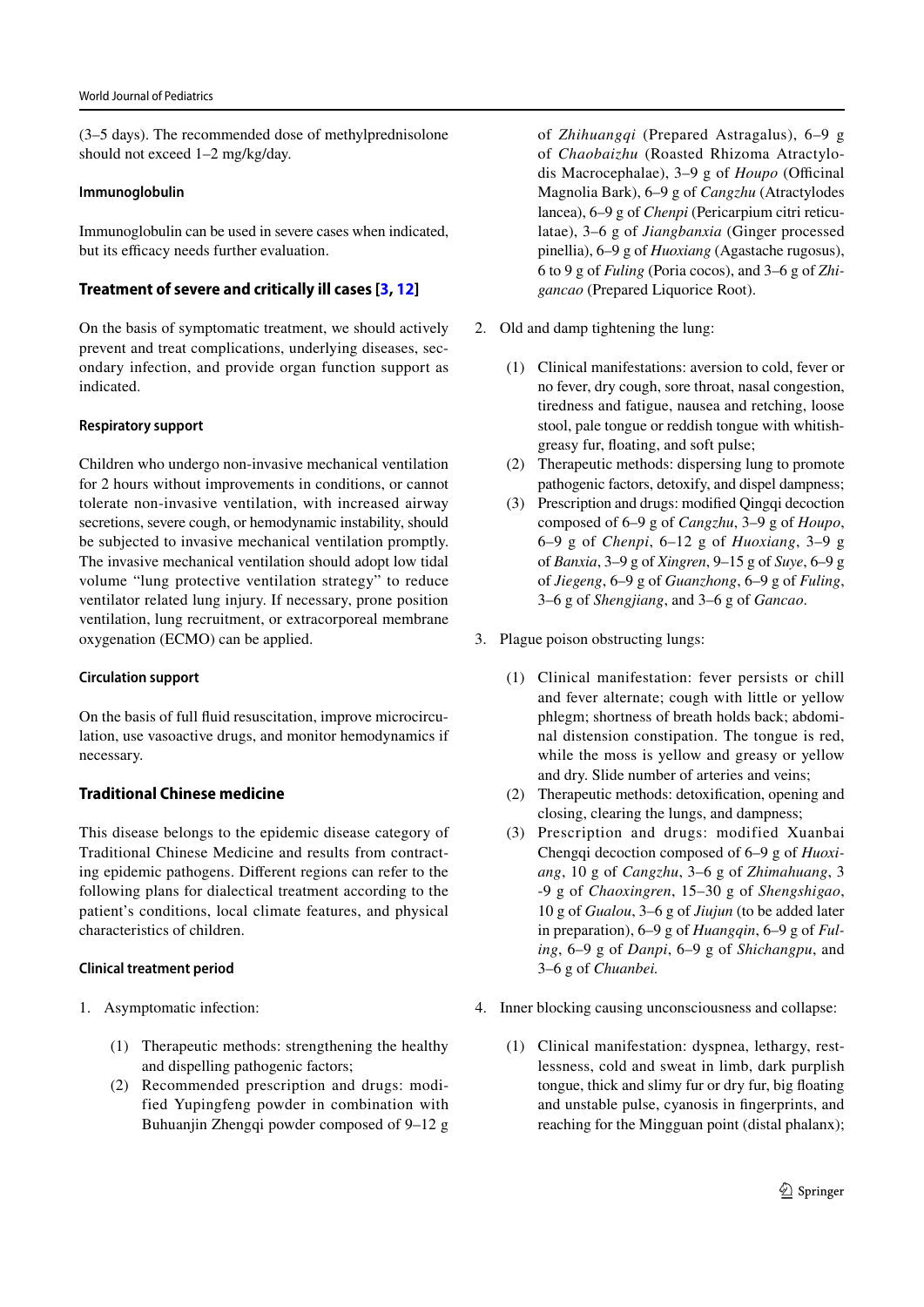- (2) Therapeutic methods: opening the blocking and solidification dysfunction, detoxifying, and reviving the unconscious;
- (3) Prescriptions and drugs: modified Shenfu decoction plus Shengmai drink composed of 3–6 g of *Renshen* (radix ginseng), 6–12 g of *fuzi* (radix aconiti Praepareta) (to be decocted one hour first). 6–12 g of *Shanzhuyu* (Fructus Corni), 10 g of *Maimendong* (Radix ophiopogonis), and 3–6 g of *Rougui* (Cinnamomum cassia), to be taken with Angong Niuhuang Pill.
- 5. Qi deficiency of both the lung and spleen.
	- (1) Clinical manifestation: feeble cough, lassitude and asthenia, spontaneous sweating, poor appetite, loose stool, pale tongue with whitish and slippery fur, thready, and weak pulse;
	- (2) Therapeutic methods: nourishing the lungs and strengthening the spleen, nourishing qi, and dehumidifying;
	- (3) Prescription and drugs: modified LiuJunZi decoction composed of 15 g of *Zhihuangqi* (Prepared Astragalus), 10 g of *Xiyangshen* (American Ginseng), 10 g of *Chaobaizhu* (Roasted Rhizoma Atractylodis Macrocephalae), 6 g of *Fabanxia* (Rhizoma Pinelliae preparatum), 6 g of *Chenpi* (Pericarpium citri reticulatae), 3 g of *Chuanbei* (Tendril-leaved fritillary bulb), 15 g of *Fuling* (Poria cocos), 6 g of *Huoxiang* (Agastache rugosus), and 3 g of Sharen (Fructus amomi) (to be added in later).

# **Psychotherapy**

Psychological counseling plays an important role in disease recovery. If patients (especially older children) show mood swing, fear, or psychological disorders, active psychological intervention and treatment are needed.

# **Release and discharge criteria [3]**

Confirmed patients can be discharged from isolation or transferred to the corresponding departments for treatment of other diseases if all the following criteria are met:

- 1. The body temperature returns to normal longer than 3 days;
- 2. The respiratory symptoms improve obviously;

3. The detection of respiratory pathogenic nucleic acid is negative for two consecutive times (the sampling interval is at least 1 day).

Suspected patients can be discharged from isolation when the detection of respiratory pathogenic nucleic acid is negative for two consecutive times (the sampling interval is at least 1 day).

# **Prevention [33–35]**

Novel coronavirus infection is a new communicable disease with an emergent outbreak that affects all populations. 2019-nCoV infection has been classified as category B infectious disease legally but managed as category A infectious disease. It is paramount to implement infection control practices by infection source controlling, transmission route blocking, and susceptible population protection.

# **Controlling infection sources**

Patients infected with 2019-nCoV are the main infection sources. Children infected by novel coronavirus should be isolated at home or admitted to designated hospitals under the guidance of healthcare workers depending on the severity of their medical conditions. Try to provide single rooms for isolated children, and reduce the chance of contact with the co-residents. There are enormous demands for room ventilation, necessary cleaning, and disinfection work for the articles used by children. Equally crucial is the need of equipment with disposable masks and properly disposal after use when taking care of the sick.

# **Blocking transmission routes**

- 1. Preventing transmission by respiratory droplets and contact: Cover mouth and nose with napkin or towel when coughing or sneezing. Wash hands for children frequently, or teach children seven-step washing technique. Try not to touch mouth, nose, or eyes before cleaning hands thoroughly after returning from public places, after covering the mouth when coughing, before eating or after using toilet; regularly disinfecting toys by heating at 56 °C for 30 min, 75% alcohol or chlorinecontaining disinfectants, and ultraviolet rays.
- 2. Reduce exposure to infection: Avoid public transport at epidemic areas, and wear masks when going to crowded or poorly ventilated public places; avoid touching or eat-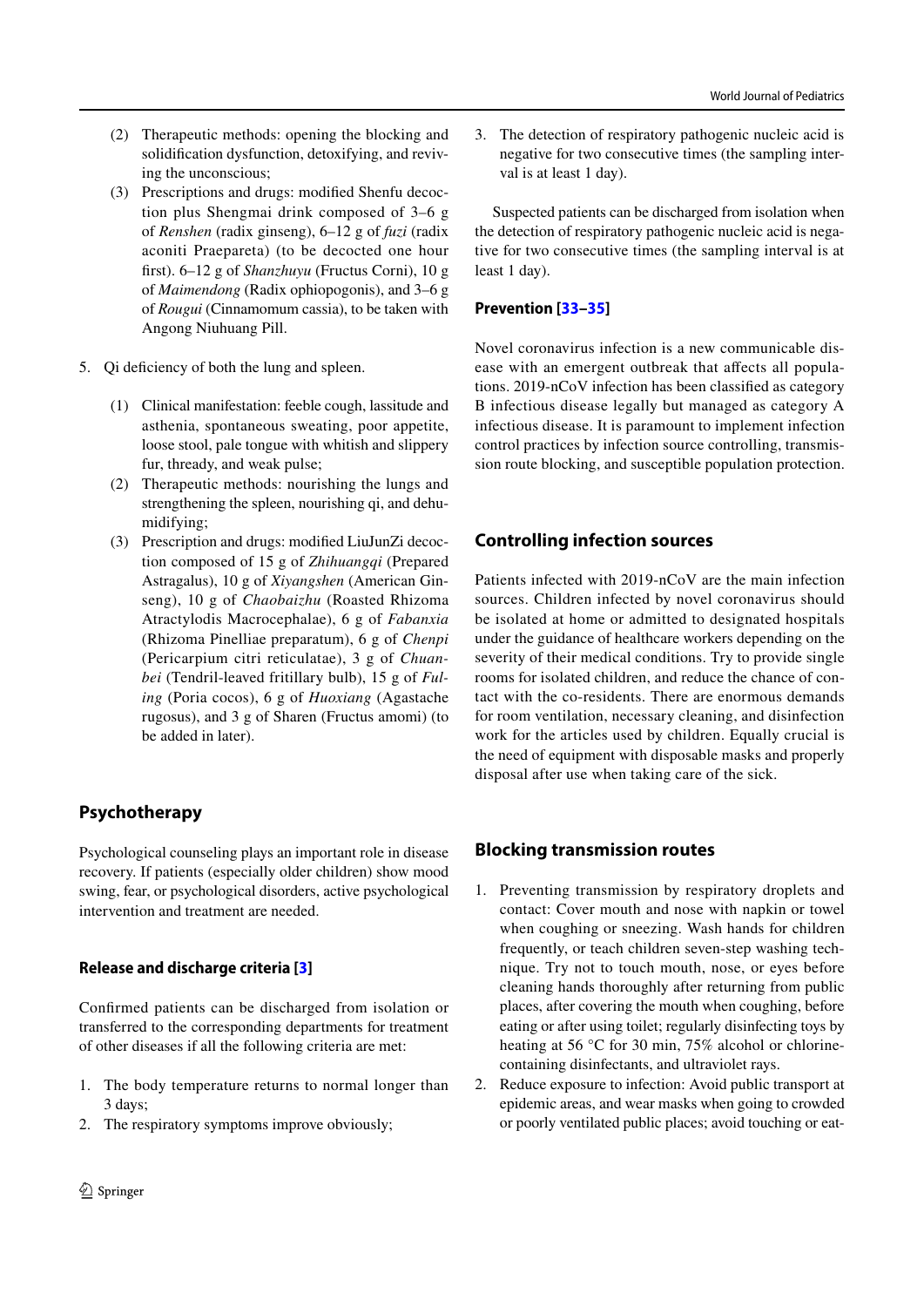ing wild animals, and going to markets selling with live animals.

3. Children's health monitoring: Children with a history of close contacts of infected patients need to be monitored for body temperature and clinical features routinely. When presenting with suspicious symptoms, children should be taken to a designated hospital for screening. Newborns delivered by infected mothers must complete a pathogen test and be isolated in a single ward or at home according to their medical conditions.

# **Boosting immunity**

Balanced diet, oral health, adequate exercise, regular rest, avoiding excessive fatigue, and boosting immunity are the powerful measures to preventing infection, as well as maintaining emotional stability and mental health. Vaccination is an effective way to prevent virus infection. The research and development of anti-virus vaccines has been carried out in China at present.

**Author contributions** All authors contributed equally to this paper.

**Funding** None.

#### **Compliance with ethical standards**

**Conflict of interest** The authors have no financial of non-financial conflict of interest relevant to this paper to disclose.

**Ethical approval** Not required for this consensus statement.

### **References**

- 1. National Health Commission of People's Republic of China. https ://www.nhc.gov.cn/xcs/yqfkdt/202001/a53e6df293cc4ff0b5a1 6ddf7b6b2b31.shtml. Access 20 Jan 2020.
- 2. Zhu N, Zhang D, Wang W, Li X, Yang B, Song J, et al. A novel coronavirus from patients with pneumonia in China, 2019. N Engl J Med. 2020. https://doi.org/10.1056/NEJMoa2001017.
- 3. National Health Commission of People's Republic of China. Diagnosis and treatment of pneumonia caused by novel coronavirus (trial version 4). https://www.nhc.gov.cn/xcs/zhengcwj/20200 1/4294563ed35b43209b31739bd0785e67/files/7a9309111267475 a99d4306962c8bf78.pdf. Access 28 Jan 2020.
- 4. The Society of Pediatrics of Hubei Medical Association, The Society of Pediatrics of Wuhan Medical Association, Hubei Pediatric Medical Quality Control Center. Suggestions on the diagnosis and treatment of novel coronavirus infection in children in Hubei province (trial version 1). CJCP. 2020;22:96–9 **(in Chinese)**.
- 5. Chan JF, Yuan S, Kok KH, Wang KK, Chu H, Yang J, et al. A familial cluster of pneumonia associated with the 2019 novel

coronavirus indicating person to-person transmission: a study of a family cluster. Lancet. 2020. https://doi.org/10.1016/S0140 -6736(20)30154-9.

- 6. Huang CL, Wang YM, Li XW, Ren LL, Zhao JP, Hu Y, et al. Clinical features of patients infected with 2019 novel coronavirus in Wuhan China. Lancet. 2020. https://doi.org/10.1016/S0140 -6736(20)30183-5.
- 7. Chen NS, Zhou M, Dong X, Qu JM, Gong FY, Han Y, et al. Epidemiological and clinical characteristics of 99 cases of 2019 novel coronavirus pneumonia in Wuhan, China: a descriptive study. Lancet. 2020. https://doi.org/10.1016/S0140-6736(20)30211-7.
- 8. Li ZZ, Shen KL, Wei XM, Wang HL, Lu J, Tian H, et al. Clinical analysis of pediatric SARS cases in Beijing. Chin J Pediatr. 2003;41:574–7 **(in Chinese)**.
- 9. Yang YH. Concern for severe acute respiratory syndrom. Chin J Pediatr. 2003;41:401–2 **(in Chinese)**.
- 10. Zeng QY, Liu L, Zeng HS, Yu MH, Ye QC, Deng L, et al. Clinical characteristics and prognosis of 33 children with severe acute respiratory syndrome in Guangzhou area. Chin J Pediatr. 2003;41:408 **(in Chinese)**.
- 11. Thabet F, Chehab M, Bafaqih H, Al MS. Middle East respiratory syndrome coronavirus in children. Saudi Med J. 2015;36:484–6.
- 12. National Health Commission of People's Republic of China. Code for the diagnosis and treatment of community-acquired pneumonia in children (2019 edition). https://www.nhc.gov.cn/ yzygj/s7653/201902/bfa758ad6add48a599bc74b588a6e89a.shtml . Access 11 Feb 2019.
- 13. The Subspecialty Group of Respiratory Diseases of The Society of Pediatrics of Chinese Medical Association. Guidelines for management of community acquired pneumonia in children. Chin J Pediatr. 2013;51:145–52 **(in Chinese)**.
- 14. Harris M, Clark J, Coote N, Fletcher P, Harnden A, McKean M, et al. British Thoracic Society guidelines for the management of community acquired pneumonia in children: update 2011. Thorax. 2011;66:1–23.
- 15. Bradley JS, Byington CL, Shah SS, Alverson B, Carter ER, Harrison C, et al. The management of community-acquired pneumonia in infants and children older than 3 months of age: clinical practice guidelines by the Pediatric Infectious Diseases Society and the Infectious Diseases Society of America. Clin Infect Dis. 2011;53:e25–76.
- 16. Wang BX, Fish EN. Global virus outbreaks: interferons as 1st responders. Semin Immunol. 2019;43:101300.
- 17. Al-Tawfiq JA, Momattin H, Dib J, Memish ZA. Ribavirin and interferon therapy in patients infected with the Middle East respiratory syndrome coronavirus: an observational study. Int J Infect Dis. 2014;20:42–6.
- 18. Wang HQ, Ma LL, Jiang JD, Pang R, Chen YJ, Li YH. Recombinant human interferon alpha 2b broad-spectrum anti-respiratory viruses pharmacodynamics study in vitro. Acta Pharmaceu Sin. 2014;49:1547–53 **(in Chinese)**.
- 19. Hijano DR, Siefker DT, Shrestha B, Jaligama S. Type I interferon potentiates IgA immunity to respiratory syncytial virus infection during infancy. Sci Rep. 2018;8:11034.
- 20. Shen KL, Shang YX, Zhang GC, Xu BP, Fu Z, Cao L, et al. Expert consensus on rational application of interferon  $\alpha$  in pediatrics. Chin J Appl Clin Pediatr. 2018;33:1301–8 **(in Chinese)**.
- 21. The Expert Committee on Pediatric Medicine of National Healthand Commission, National Health and Family Planning, Commission of The People's Republic of China, Pediatric Section of Chinese Medical Association Respiratory Group, Respiratory Disease Pediatric Society of Chinese Physicians' Association, Committee of Pediatric Chinese Medicine Education Association. Guidelines for rational drug use in children with wheezing disorders. Chin J Appl Clin Pediatr. 2018;33:1460–72 **(in Chinese)**.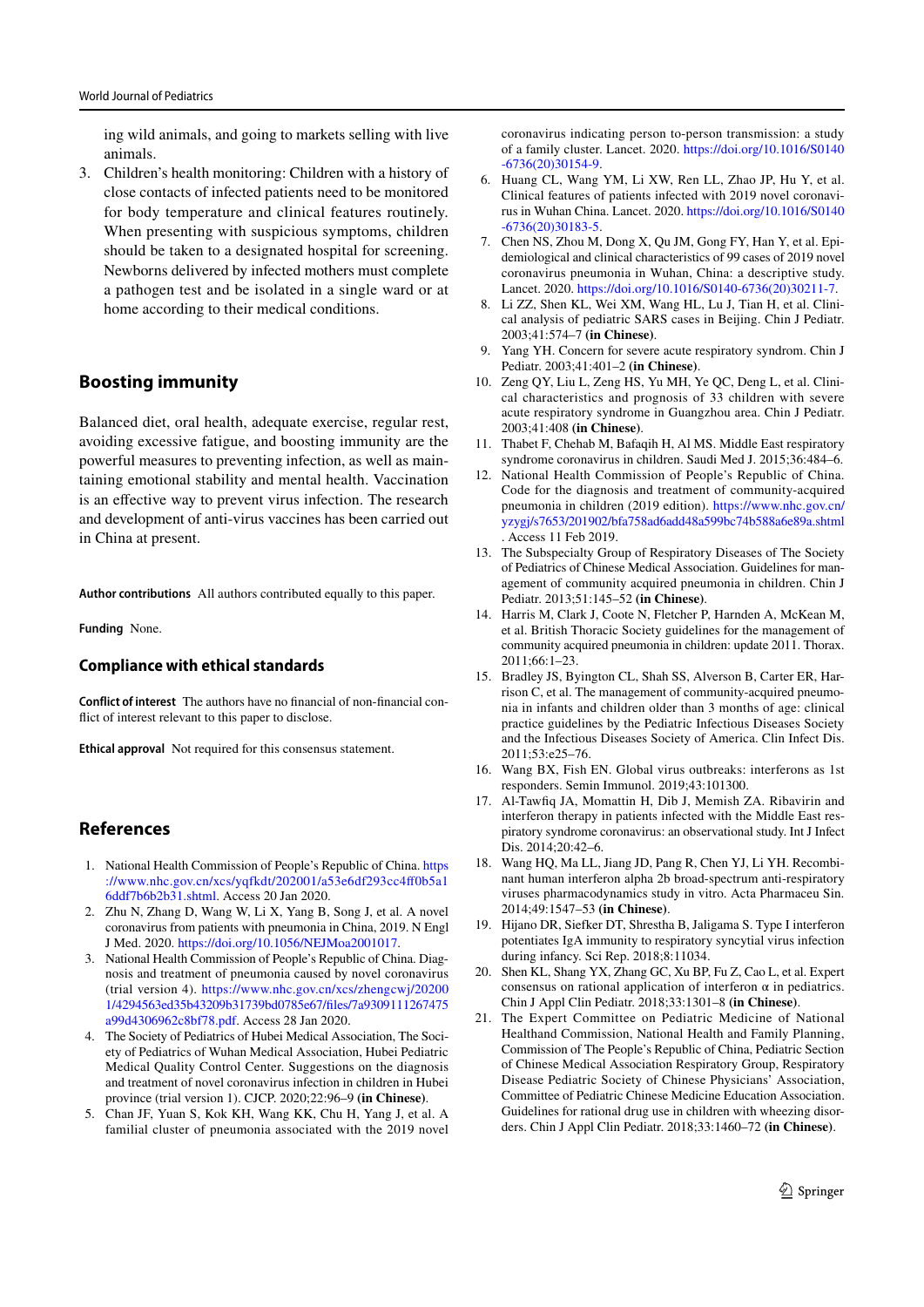- 22. Liu B, Shang YX, Lu YD. Study on the safety of recombinant human interferon 2b injection (pseudomonas) and hydroxyethyl starch 40 as excipient in SD rats. Int J Pediatr. 2019;46:692–7 **(in Chinese)**.
- 23. National Health Commission of People's Republic of China. Guidelines on the diagnosis and treatment of hand, foot and mouth disease (2018 edition). https://www.nhc.gov.cn/yzygj/s3594q/201805/5db27 4d8697a41ea84e88eedd8bf8f63.shtml. Access 28 Jun 2018.
- 24. Xu YL, Li Y, Chen YP, Xin SX, Xie L, Liang YD, et al. A multicenter controlled clinical study on the efficacy and safety of recombinant human interferon α2b spray in the treatment of hand, foot and mouth disease in children. Chin J Infect. 2018;36:101–6 **(in Chinese)**.
- 25. Infection group of pediatric branch of Chinese Medical Association, National Center for Medical Quality Control of Infectious Diseases. Expert consensus on diagnosis and treatment of herpetic pharyngitis (2019 edition). Chin J Pediatr. 2019;57:177–80 **(in Chinese)**.
- 26. Shen KL, Shang YX, Zhang H. A multicenter, randomized, controlled clinical study on the efficacy and safety of recombinant human interferon 2b spray (pseudomonas) in the treatment of acute upper respiratory tract infection in children. Chin J Appl Clin Pediatr. 2019;34:1010–6 **(in Chinese)**.
- 27. Gao H, Zhang LL, Wei Q, Duan ZJ, Tu XM, Yu ZA, et al. Preventive and therapeutic effects of recombinant IFN -α2b nasal spray on SARS-CoV infection in Macaca mulata. Chin J Exp Clin Virol. 2005;19:207–11 **(in Chinese)**.
- 28. Yu DX, Chen Q, Zhang LL, Liu Y, Yu ZA, Li ZF, et al. A field trial of recombinant human interferon  $\alpha$ -2b for nasal spray to prevent SARS and other respiratory viral infections. Chin J Exp Clin Virol. 2005;19:216–9 **(in Chinese)**.
- 29. Chu CM. Role of lopinavir/ritonavir in the treatment of SARS: initial virological and clinical findings. Thorax. 2004;59:252–6.
- 30. AbbVie Deutschland GmbH & Co.KG. Lopinar veletonavir tablet specification. https://www.jianke.com/product/79823 .html. Access 7 July 2017.
- 31. Ji XG, Zhao YH, Zhang M, Zhao JH, Wang JY, et al. The Experimental Study of the Anti-SARS-CoV Effect of Arbidole. Pharm J Chin PLA. 2004;20:274–6 **(in Chinese)**.
- 32. National Health Commission of People's Republic of China. Influenza diagnosis and treatment protocol (revised edition 2019). https ://wenku.baidu.com/view/00f0d41d2079168884868762caaedd 3383c4b57f.html. Access 30 Nov 2019.
- 33. World Health Organization. Home care for patients with suspected novel coronavirus (nCoV) infection presenting with mild symptoms and management of contacts. https://www.who.int/internalpublications-detail/home-care-for-patients-with-suspected-novel -coronavirus-(nCoV)-infection-presenting-with-mild-symptomsand-management-of-contacts. Access 20 Jan 2020.
- 34. The US Centers for Disease Control and Prevention. Interim Guidance for Preventing 2019 Novel Coronavirus (2019-nCoV) from Spreading to Others in Homes and Communities. https://www. cdc.gov/coronavirus/2019-ncov/guidance-prevent-spread-chine se.html. Access 20 Jan 2020.
- 35. National Health Commission of People's Republic of China. Guidelines for transmission and prevention of novel coronaviruses. https://www.nhc.gov.cn/xcs/kpzs/202001/9e73060017 d744aeafff8834fc0389f4.shtml. Access 27 Jan 2020.

**Publisher's Note** Springer Nature remains neutral with regard to jurisdictional claims in published maps and institutional affiliations.

# **Afliations**

Kunling Shen<sup>1</sup> · Yonghong Yang<sup>2</sup> · Tianyou Wang<sup>3</sup> · Dongchi Zhao<sup>4</sup> · Yi Jiang<sup>5</sup> · Runming Jin<sup>6</sup> · Yuejie Zheng<sup>7</sup> · Baoping Xu<sup>1</sup> · Zhengde Xie<sup>2</sup> · Likai Lin<sup>8</sup> · Yunxiao Shang<sup>9</sup> · Xiaoxia Lu<sup>10</sup> · Sainan Shu<sup>11</sup> · Yan Bai<sup>6</sup> · Jikui Deng<sup>12</sup> · **Min Lu13 · Leping Ye14 · Xuefeng Wang15 · Yongyan Wang16 · Liwei Gao1 · China National Clinical Research Center for Respiratory Diseases · National Center for Children's Health, Beijing, China · Group of Respirology, Chinese Pediatric Society, Chinese Medical Association · Chinese Medical Doctor Association Committee on Respirology Pediatrics · China Medicine Education Association Committee on Pediatrics · Chinese Research Hospital Association Committee on Pediatrics · Chinese Non-government Medical Institutions Association Committee on Pediatrics · China Association of Traditional Chinese Medicine, Committee on Children's Health and Medicine Research · China News of Drug Information Association, Committee on Children's Safety Medication · Global Pediatric Pulmonology Alliance**

- <sup>1</sup> Department of Respiratory Medicine, Beijing Children's Hospital, Capital Medical University, Beijing, China
- <sup>2</sup> Beijing Pediatric Research Institute, Beijing Children's Hospital, Capital Medical University, Beijing, China
- Center of Hematologic Oncology, Beijing Children's Hospital, Capital Medical University, Beijing, China
- Department of Pediatrics, Zhongnan Hospital of Wuhan University, Wuhan, China
- <sup>5</sup> Department of Pediatrics, Renmin Hospital of Wuhan University, Wuhan, China
- <sup>6</sup> Department of Pediatrics, Union Hospital, Tongji Medical College, Huazhong University of Science and Technology, Wuhan, China
- <sup>7</sup> Department of Respiratory Medicine, Shenzhen Children's Hospital, Shenzhen, China
- <sup>8</sup> Hospital Management Institute of Wuhan University, Zhongnan Hospital of Wuhan University, Wuhan, China
- <sup>9</sup> Department of Pediatric Respiratory, Shengjing Hospital of China Medical University, Shenyang, China
- <sup>10</sup> Department of Respiratory Medicine, Wuhan Children's Hospital, Tongji Medical College, Huazhong University of Science and Technology, Wuhan, China
- <sup>11</sup> Department of Pediatrics, Tongji Hospital, Tongji Medical College, Huazhong University of Science and Technology, Wuhan, China